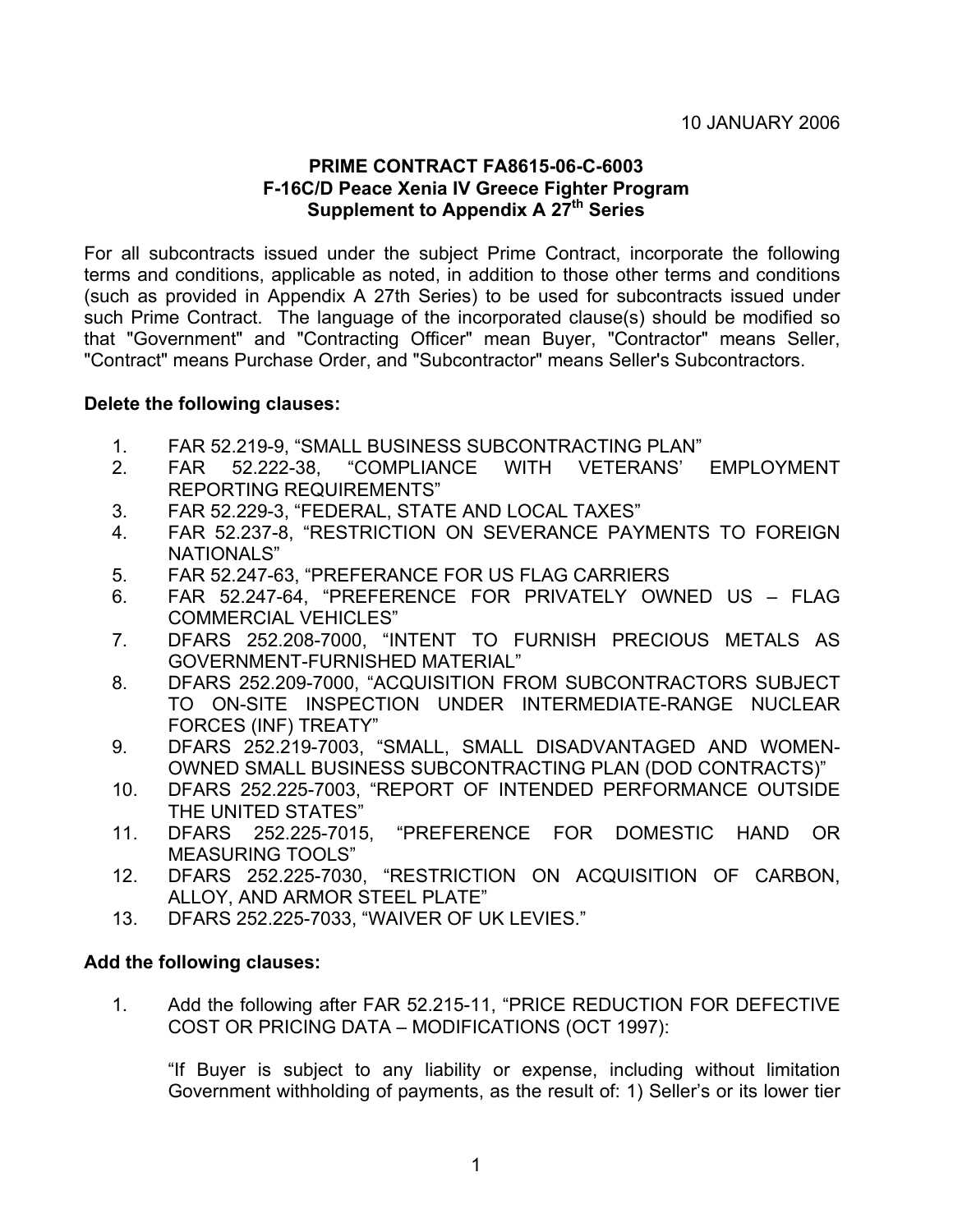subcontractors' submission and/or certification of alleged or actual defective cost or pricing data, as set forth in this clause or 2) their furnishing, as prospective subcontractors, alleged or actual defective cost or pricing data, which data was certified or required to be certified by Buyer to be accurate, complete and current as of the date specified by Buyer in its Certificate of Current Cost or Pricing Data, and which data Seller was given timely notice by Buyer to furnish and/or update prior to such date specified in such certificate; or 3) the Government Contracting Officer's rejection of Seller's or Seller's lower-tier subcontractor's claim for exception from submission of certified cost or pricing data on the basis that the price offered by the Seller or lower-tier subcontractor is based on an established catalog or market price of a commercial item sold in substantial quantities to the general public, is a price set by law or regulation, is a commercial item; or, on any other basis set forth in FAR FAR 15.403-1 or other pertinent law or regulation; or 4) their furnishing data of any description that is allegedly or actually inaccurate as set forth in this clause, **then Seller agrees to indemnify and hold Buyer harmless to the full extent of any damage or expense resulting from such action.**

2. **DATA CLAUSES**. With reference to Paragraph 12, Appendix A, 27<sup>th</sup> Series, the following clauses related to patents, rights in data, and computer software are incorporated in the Prime Contract:

FAR 52.227-1, "AUTHORIZATION AND CONSENT" (JUL 1995),

FAR 52.227-2, "NOTICE AND ASSISTANCE REGARDING PATENT AND COPYRIGHT INFRINGEMENT" (AUG 1996),

FAR 52.227-21, TECHNICAL DATA DELCARATION, REVISION, AND WITHHOLDING OF PAYMENT – MAJOR SYSTEMS" (JAN 1997)**.** Contracting Officer" means "Lockheed Martin." "Government" means "Lockheed Martin" in paragraph (b)(2) and "Lockheed Martin or Government" in paragraph (d).

DFARS 252.227-7013, "RIGHTS IN TECHNICAL DATA – NONCOMMERCIAL ITEMS" (NOV 1995),

DFARS 252.227-7014, "RIGHTS IN NONCOMMERCIAL COMPUTER SOFTWARE AND NONCOMMERCIAL COMPUTER SOFTWARE DOCUMENTATION" (JUN 1995),

DFARS 252.227-7016, "RIGHTS IN BID OR PROPOSAL INFORMATION" (JUN 1995),

DFARS 252.227-7019, "VALIDATION OF ASSERTED RESTRICTIONS – COMPUTER SOFTWARE" (JUN 1995),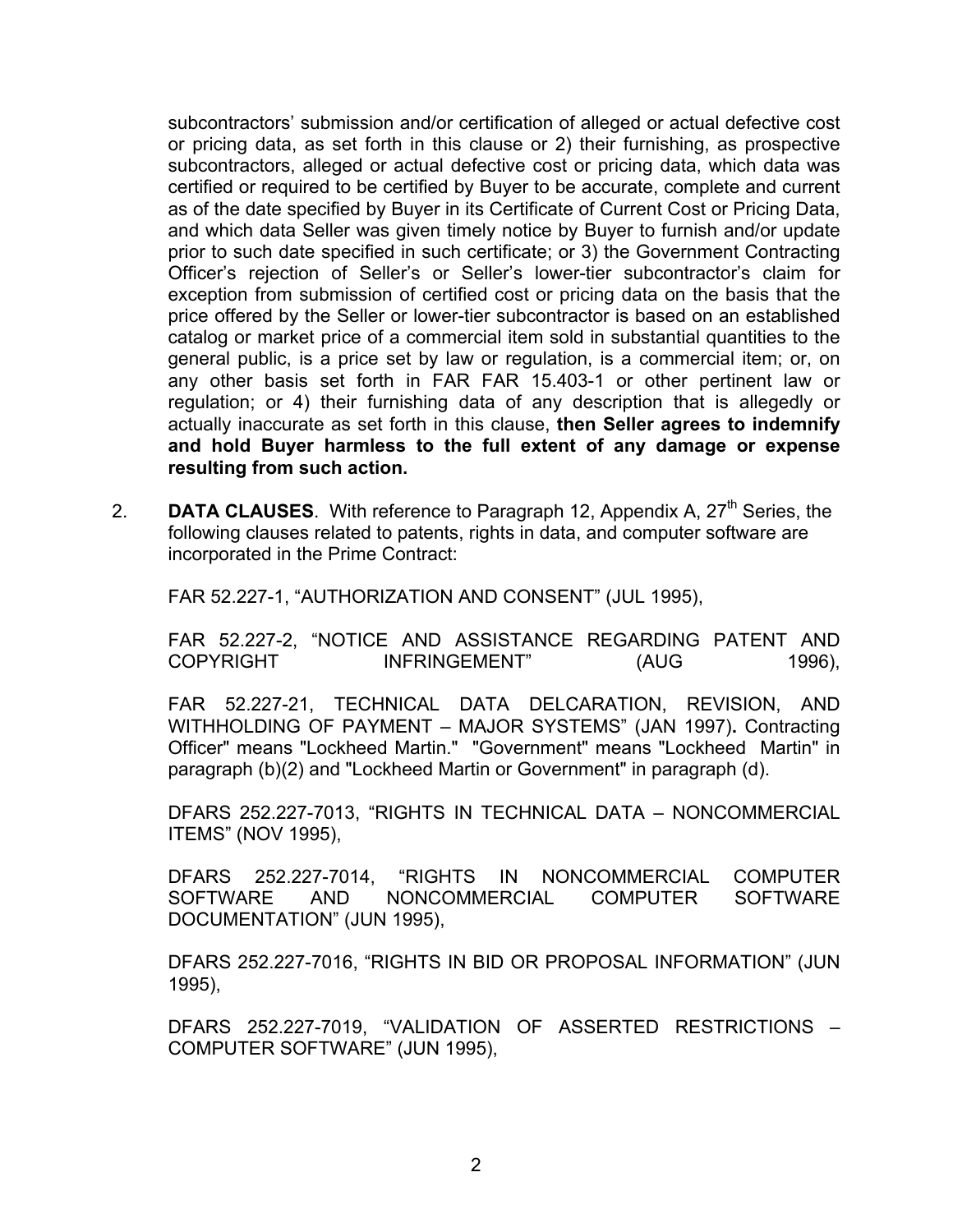DFARS 252.227-7027, "DEFERRED ORDERING OF TECHNICAL DATA OR COMPUTER SOFTWARE" (APR 1988),

DFARS 252.227-7030, "TECHNICAL DATA – WITHHOLDING OF PAYMENT" (MAR 2000),

DFARS 252.227-7037, "VALIDATION OF RESTRICTIVE MARKINGS ON TECHNICAL DATA" (SEP 1999).

- 3. FAR 52.222-39, "NOTIFICATION OF EMPLOYEE RIGHTS CONCERNING PAYMENT OF UNION DUES OR FEES" (DEC 2004). Clause required for all subcontracts that exceed the simplified acquisition threshold.
- 4. FAR 52.243-3, "CHANGES TIME AND MATERIAL OR LABOR-HOUR" (SEP 2000).
- 5. FAR 52.245-5, "GOVERNMENT PROPERTY (COST REIMBURSEMENT, TIME-AND-MATERIAL, OR LABOR-HOUR CONTRACT)" (DEVIATION) (MAY 2004).
- 6. FAR 52.246-6, "INSPECTION TIME-AND-MATERIAL AND LABOR-HOUR" (MAY 2001).
- 7. FAR 52.249-6, "TERMINATION (COST-REIMBURSEMENT)" (MAY 2004) ALTERNATIVE IV (SEP 2006).
- 8. FAR 52.249-14, "EXCUSABLE DELAYS" (APR 1984).
- 9. DFARS 252.211-7003, "ITEM IDENTIFICATION AND VALUATION" (JUN 2005) – **SPECIFIC REQUIREMENTS "TBD**".
- 10. DFARS 252.225-7006, "QUARTERLY REPORTING OF ACTUAL CONTRACT PERFORMANCE OUTSIDE THE UNITED STATES" (JUN 2005)
- 11. DFARS 252.225-7025, "RESTRICTION ON ACQUISITION OF FORGINGS" (JUN 2005).
- 12. DFARS 252.225-7043, "ANTITERRORISM/FORCE PROTECTION POLICY FOR DEFENSE CONTRACTORS OUTSIDE THE UNITED STATES" (JUN 2005). Para. (d). Information and guidance pertaining to DoD antiterrorism/force protection can be obtained from: HQ AFSFC/SFPA; telephone (210) 925- 7035/36.
- 13. DFARS 252.228-7003, "CAPTURE AND DETENTION" (DEC 1991).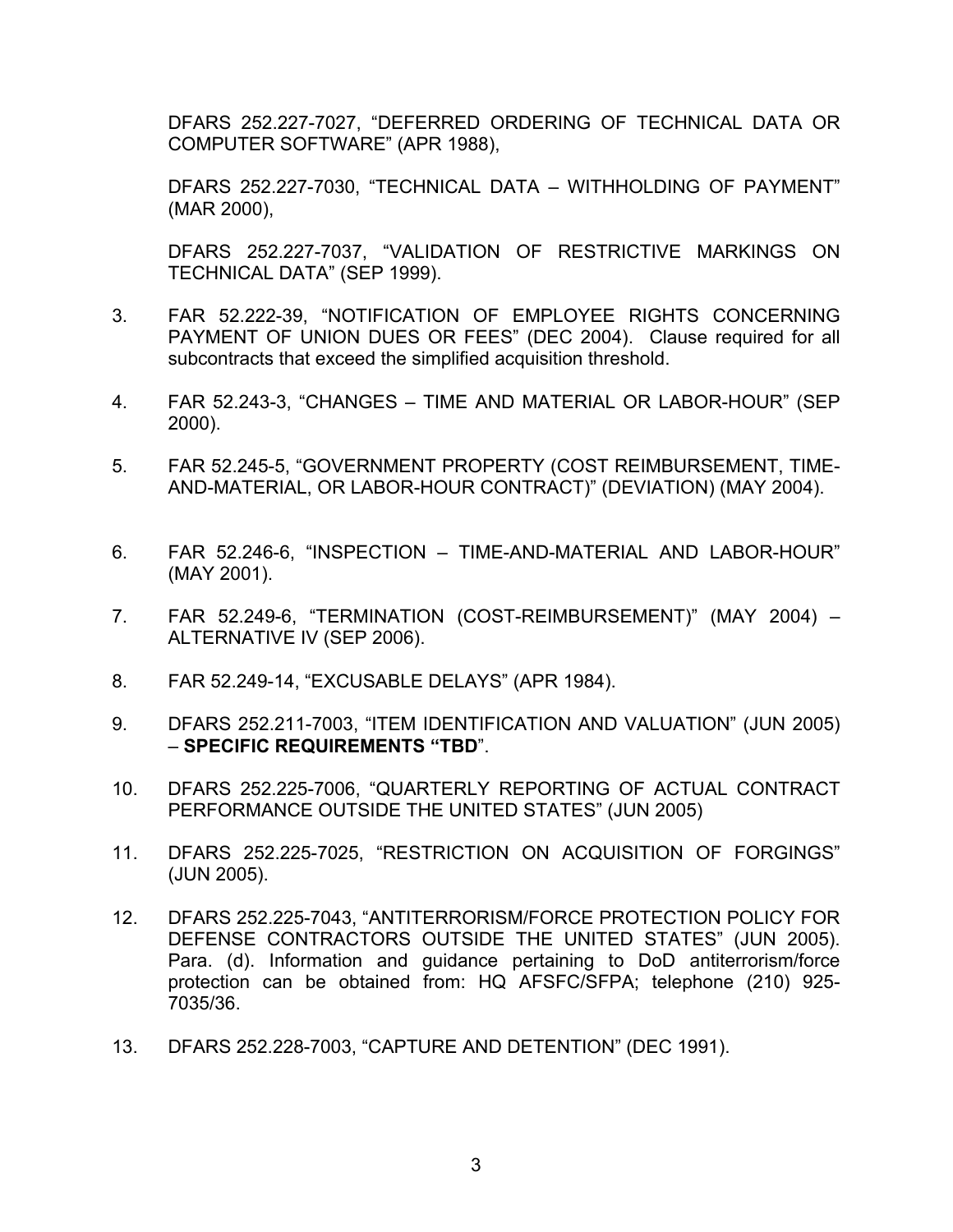- 14. AFFARS 5352.223-9000, "ELIMINATION OF USE OF CLASS I OZONE DEPLETING SUBSTANCES (ODS)" (APR 2003). Para. (c), List of Class I ODSs: TBD.
- 15. AFMC 5352.227-9000 "EXPORT-CONTROLLED DATA RESTRICTIONS (AFMC)" (JUL 1997):

"CO" means "Buyer"

(a) For purposes of this clause,

- (1) Foreign person is any person who is not a citizen or national of the U.S. or lawfully admitted to the U.S. for permanent residence under the Immigration and Nationality Act, and includes foreign corporations, international organizations, and foreign governments;
- (2) Foreign representative is anyone, regardless of nationality or citizenship, acting as an agent, representative, official, or employee of a foreign government, a foreign-owned or influenced firm, corporation or person;
- (3) Foreign sources are those sources (vendors, subcontracts, and suppliers) owned and controlled be a foreign person.
- (b) The Contractor shall place a clause in subcontracts containing appropriate export control restrictions, set forth in this clause.
- (c) Nothing in this clause waives any requirement imposed by any other U.S. Government agency with respect to employment of foreign nationals or export controlled data and information.
- (d) Equipment and technical data generated or delivered under this contract are controlled by the International Traffic and Arms Regulation (ITAR), 22 CFR Sections 121 through 128. An export license is required before assigning any foreign source to perform work under this contract or before granting access to foreign persons to any equipment and technical data generated or delivered during performance (See 22 CFR Section 125). The Contractor shall notify the Contracting Officer and obtain written approval of the Contracting Officer prior to assigning or granting access to any work, equipment, or technical data generated or delivered under this Contract to foreign persons or their representatives. The notification shall include the name and country or origin of the foreign person or representative, the specific work, equipment, or data to which the person will have access, and whether the foreign person is cleared to have access to technical data (DoD 5220.22-M, National Industrial Security Program Operating Manual (NISPOM)).
- 16. AFMC 5352.227-9002, "VISIT REQUESTS BY FOREIGN-OWNED OR CONTROLLED FIRMS (AFMC)" (JUL 1997), subparagraphs (b) and (c):